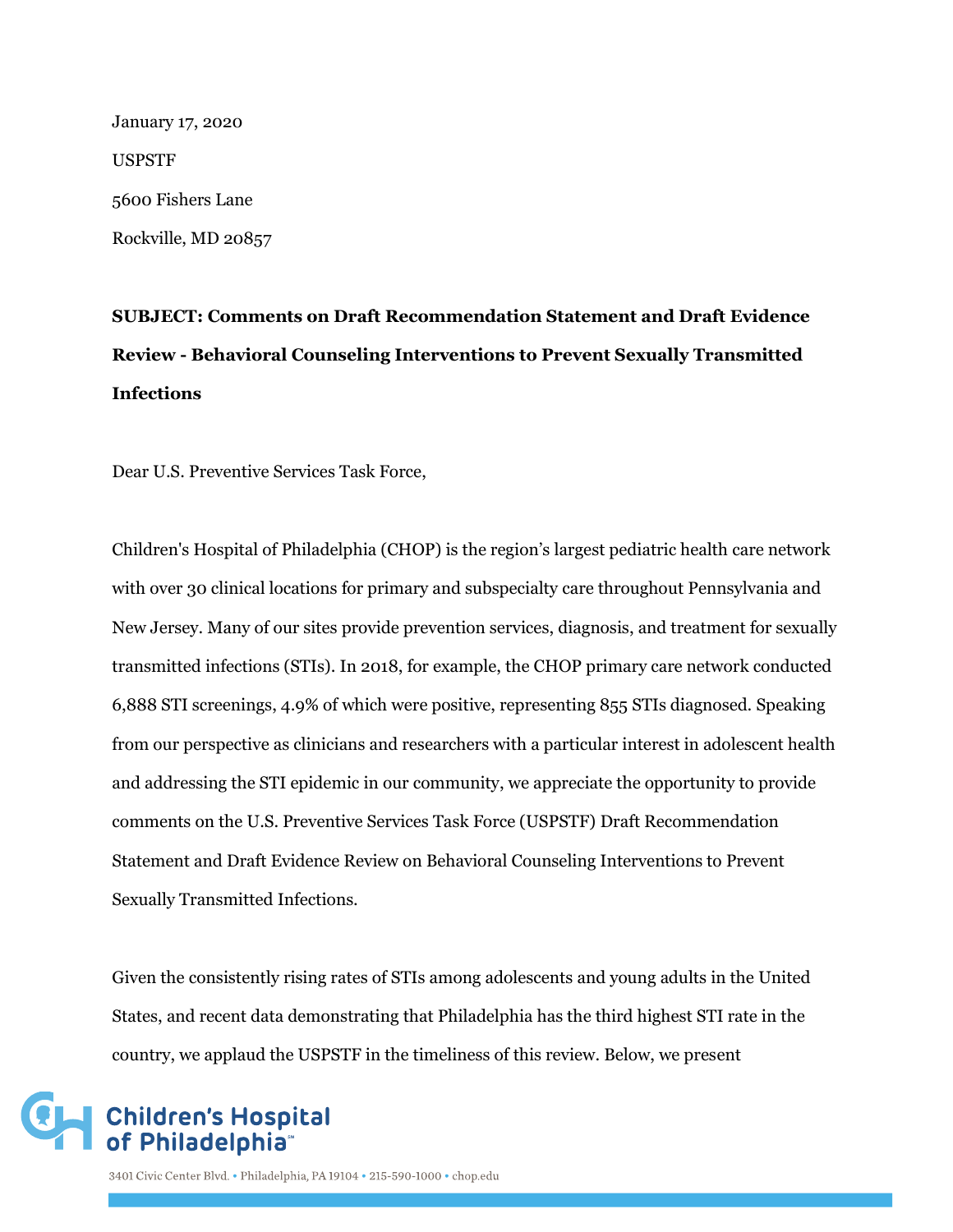commentary and recommendations in response to the USPSTF draft recommendations, organized by section. We have italicized the USPSTF text, with our bulleted responses below.

#### RECOMMENDATIONS AND BENEFITS:

*1. "Assessment of Risk: All sexually active adolescents are at increased risk for STIs because of the high rates of STIs in this age group and should receive behavioral counseling interventions."*

 We agree on the importance of behavioral counseling for all sexually active adolescents. In addition, we encourage the USPSTF to include a statement on the need for primary care providers to obtain a confidential sexual history from all adolescent patients. This recommendation is in-line with the guidelines from the American Academy of Pediatrics and Society for Adolescent Health and Medicine.1,2 Ensuring a confidential exchange between a primary care provider and their adolescent patient is a critical upstream step to behavioral counseling. The sexual activity of adolescent patients is unlikely to be ascertained without providers taking a portion of the visit to speak with them alone. Unfortunately, in busy primary care practices, this practice is not always adhered to. In a review of medical records from our extensive health system by Goyal et al, only 21.2% of adolescents had a documented sexual history.<sup>3</sup> Comprehensive sexual history records also allows providers to tailor their counseling to the specific needs and health behaviors of their patients. For example, the behavioral STI counseling needed for a young male having unprotected anal intercourse in a male-male sexual relationship may differ substantially from that given to an adolescent female in a heterosexual relationship who is having condom-protected oral sex "most" of time. Lastly, given the rise of the use of "dating apps" or geosocial mobile applications used to identify sexual partners<sup>4</sup> , we recommend that counseling also address this behavioral trend.

## **Children's Hospital** of Philadelphia<sup>®</sup>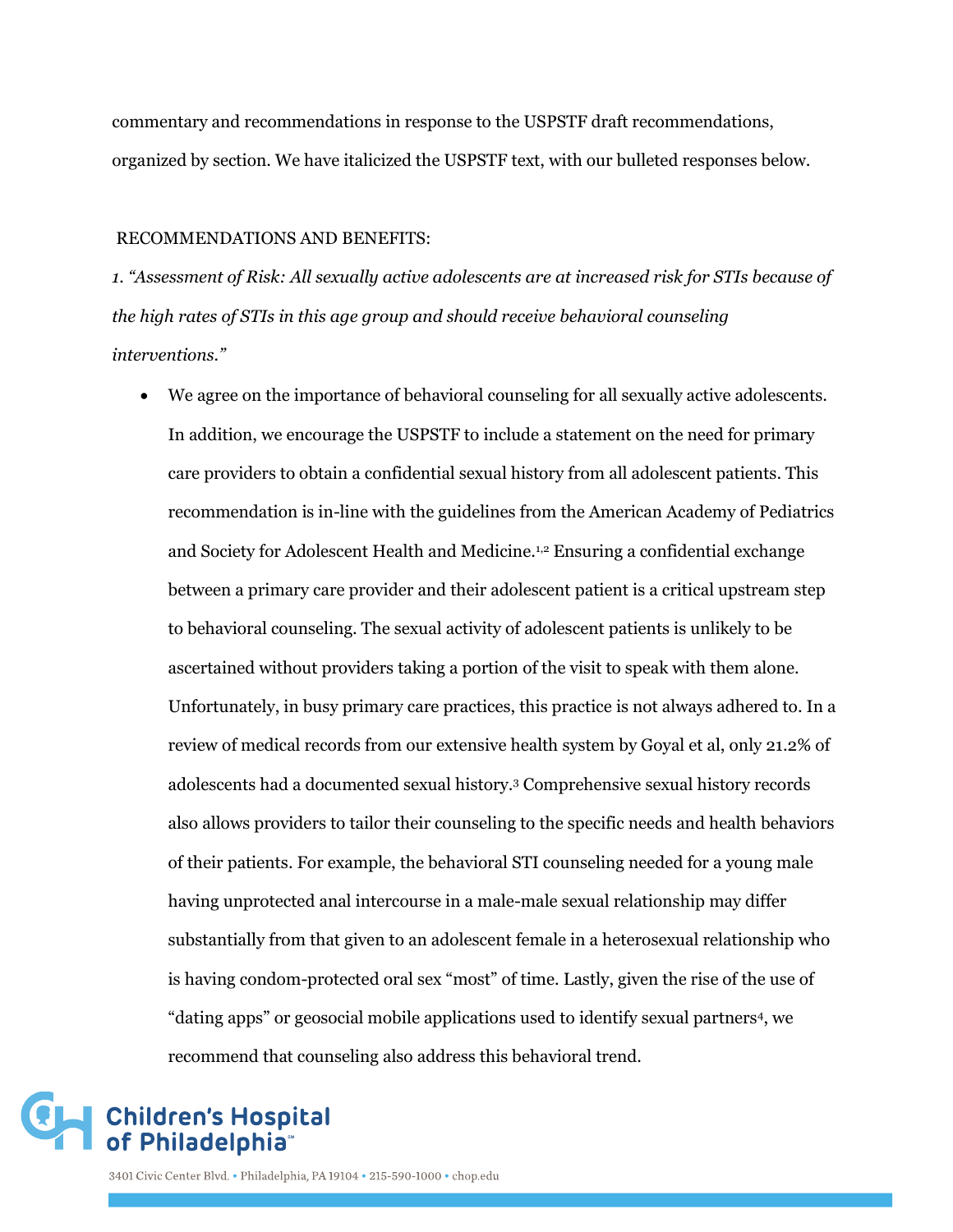*2. "Behavioral Counseling Interventions: Interventions that include group counseling and involve high total contact times (defined in the evidence review as more than 120 minutes), often delivered over multiple sessions, are associated with larger STI prevention effects. However, some less intensive interventions have been shown to reduce STI acquisition, increase condom use, or decrease number of sex partners."*

- We applaud the USPSTF for emphasizing that although effect sizes may be smaller, interventions less than two hours in length have demonstrated gains, and that interventions longer than two hours may be infeasible to deliver in the office setting. Small effects sizes that are spread across large populations could have greater impact than large effects size interventions that never occur.
- In addition, we recommend including evidence that interventions targeting co-morbid risk factors for sexual risk behavior—including substance use and depression—may have greater effect on sexual health outcomes than interventions focused on STIs alone.<sup>5</sup> Given the strong relationships between sexual risk behavior, substance use, and depression, providers should consider counseling and linkage to services to treat these co-morbidities that increase STI risk.6-9

#### RESEARCH NEEDS AND GAPS:

*1. "Most studies identified by the USPSTF enrolled girls, women, and men at increased risk for STI acquisition. More research is needed in sexually active boys; pregnant persons; gay, bisexual, or transgender persons; and older adults at increased risk; as well as in adolescents who are not yet sexually active. Research on interventions that engage couples or sex partners of primary care patients is also needed."* 

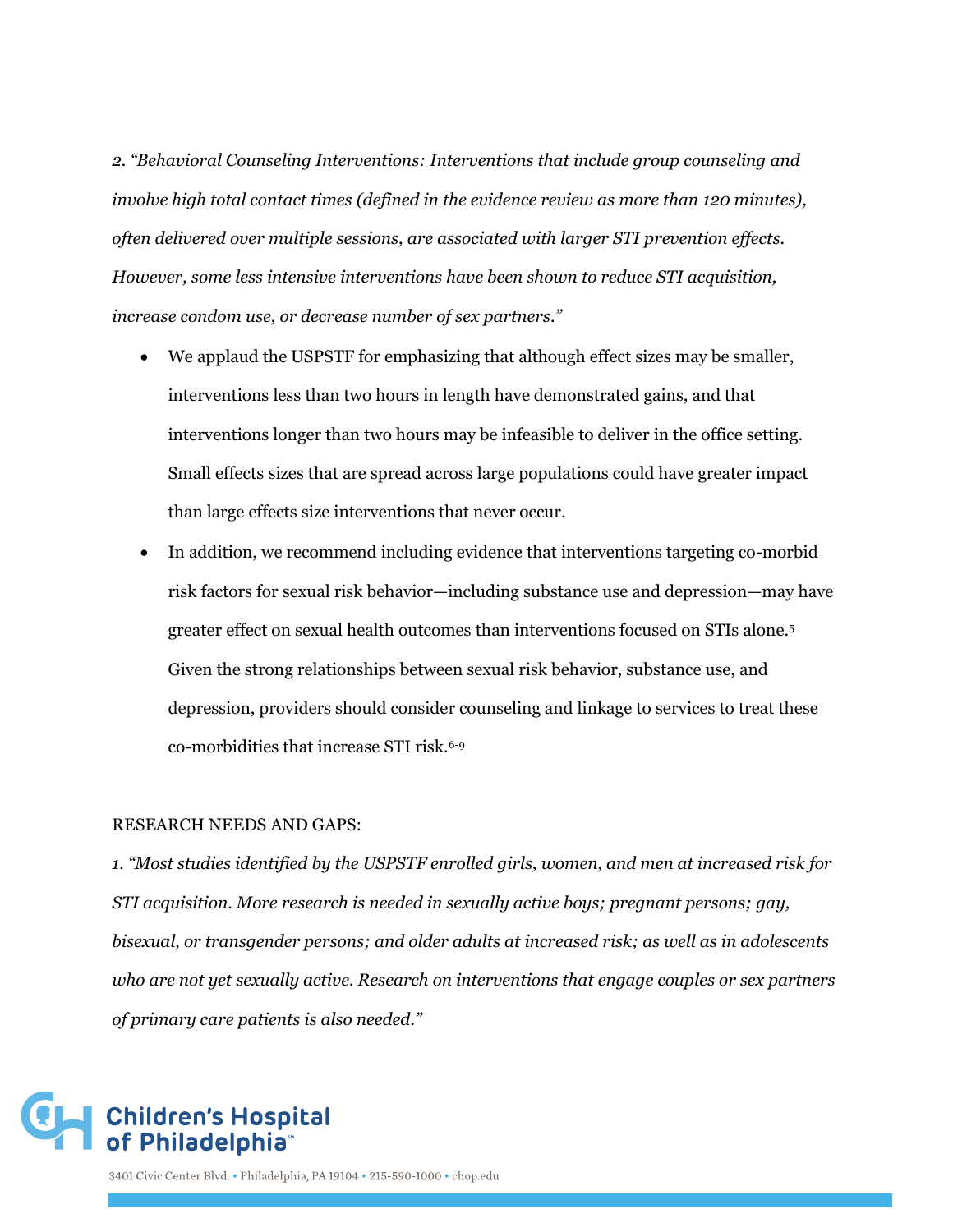- We agree with the USPSTF regarding the need for additional research that considers the varied and intersectional identities that are at risk for STIs. In particularly, we agree with highlighting sexual minority adolescents as a vulnerable population that has received insufficient attention. We want to highlight that the term "gay" used in the revised recommendations is most often used in the vernacular applying to cisgender males. This language may be misinterpreted to exclude females having same-sex relationships. We recommend broadening the focus on sexual minorities to include lesbian adolescents. While female adolescents having only same-sex relationships are at lower risk of STI and HIV acquisition than their heterosexual peers, they are still at substantial risk, particularly given the burden of oral gonorrhea and chlamydia. In addition, data demonstrate that sexual orientation may be fluid over the lifespan, and some females in same-sex-only relationships may engage in heterosexual sexual relationships in the future. Subltle changes in the language of the revised guidelines can ensure that the intended call for action across multiple vulnerable populations hits home.
- People using pre-exposure prophylaxis (PrEP) are high risk for STIs. Recent data demonstrate an increased burden of STIs in PrEP users.10,11 Therefore, this population merits specific mention as a population in need of interventions around behavioral STI risk reduction. Providers must maintain vigilance engaging PrEP users in STI/HIV prevention counseling and screening. We recommend including in the revised USPSTF recommendations a statement highlighting for providers the need for continued STI/HIV prevention counseling and screening in users of PrEP.

*2. "Few trials incorporated sexual risk assessment performed by primary care providers and less than one half of trials assessed interventions delivered by physicians, nurses, psychologists, or other health professionals. Because many trials were conducted in STI* 

#### **Children's Hospital** of Philadelphia®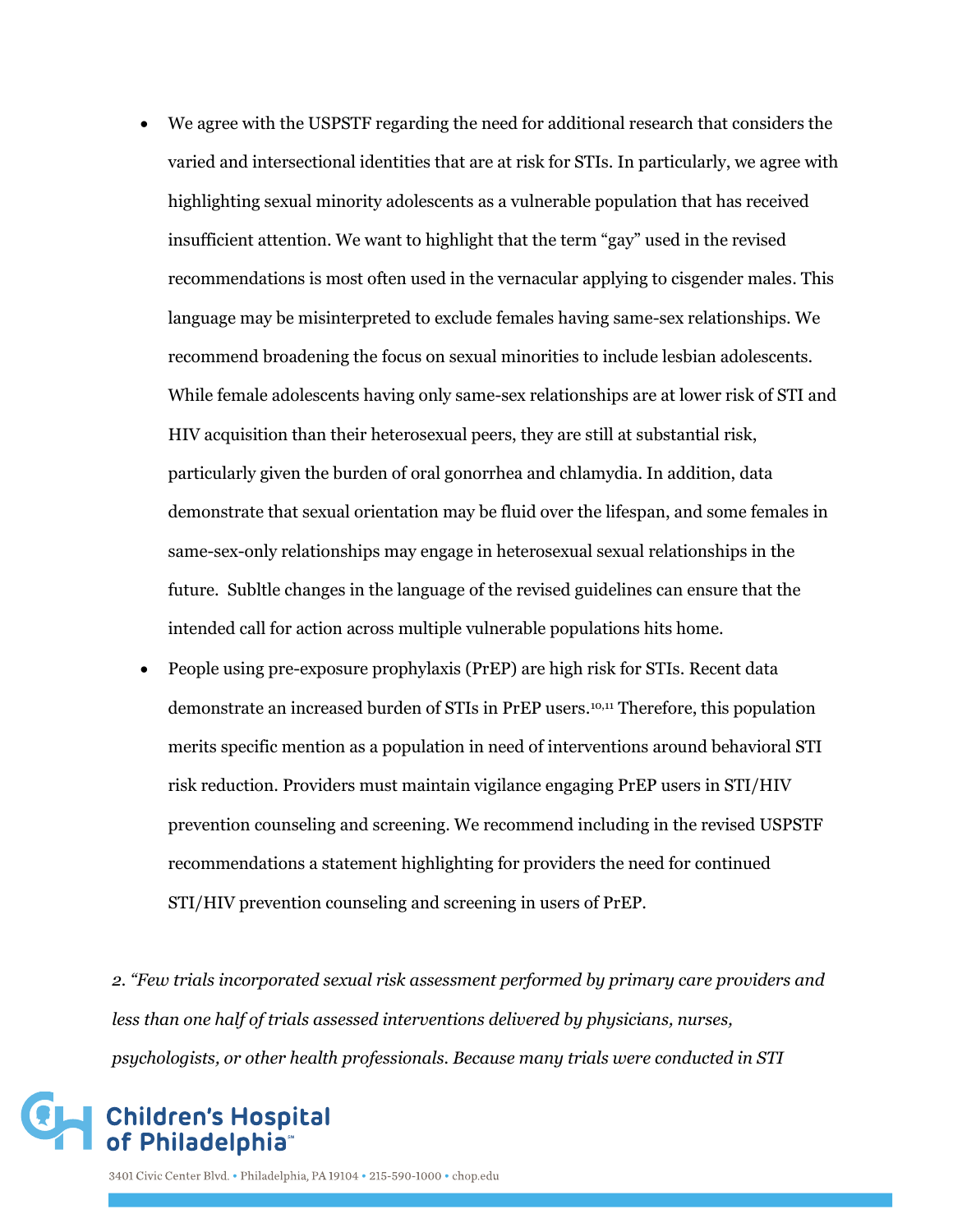*clinics, research that is more applicable to general primary care populations would be valuable, such as trials that test interventions delivered or endorsed by primary care providers for patients who report increased STI risk based on well-defined risk assessment methods."*

- We agree with the USPSTF statement that future research is needed to develop counseling scripts and interventions that are deliverable by primary care physicians, or within the primary care office. Given that limited visit time, provider knowledge, and provider self-efficacy are substantial barriers to STI counseling in the primary care office12,13, we recommend adding a specific statement that implementation science research and hybrid implementation-effectiveness trials are needed to identify effective strategies for integrating STI counseling into the primary care setting.
- Finally, we feel it is important that the USPSTF acknowledge that the changing policy landscape has made it more challenging for some vulnerable populations to access HIV/STI prevention and screening services in both traditional and non-traditional settings. This will undoubtedly impact care delivery among providers who utilize the USPSTF guidelines. We recommend acknowledging these challenge and encouraging providers and administrators at care sites to be thoughtful, innovating and resourceful in considering how these recommendations can be used to update their current processes to ensure maximal impact.

Thank you for your process transparency and for taking the time to consider our feedback. We look forward to seeing the final version of the recommendation statement and welcome an opportunity to continue to engage with you.

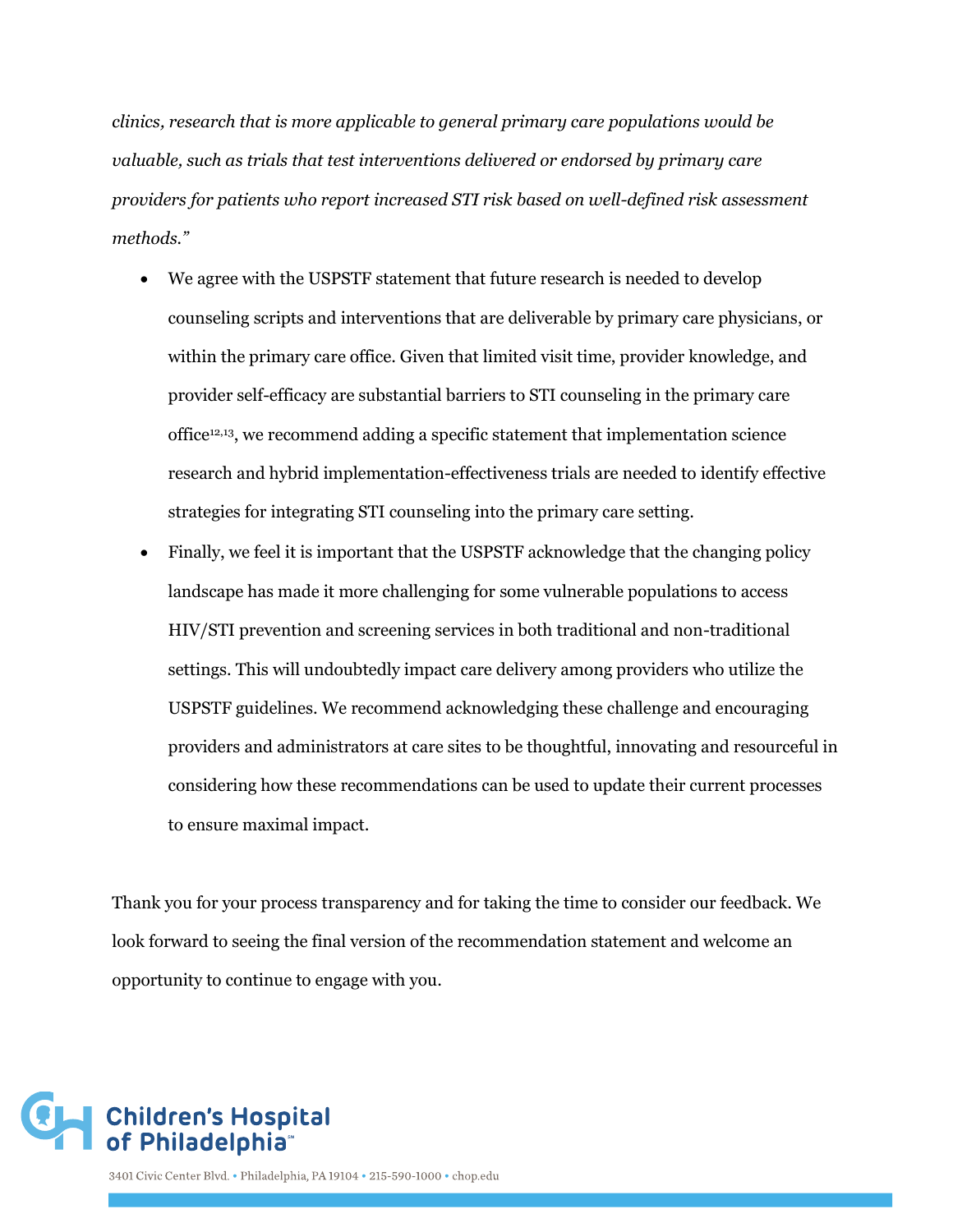Sincerely,

Suh With

Sarah M. Wood, MD, MSHP Assistant Professor Assistant Director of HIV Services Division of Adolescent Medicine, PolicyLab Children's Hospital of Philadelphia (267) 258-5894 [woodsa@email.chop.edu](mailto:woodsa@email.chop.edu)

Alexander Fiks, MD, MSCE

Distinguished Chair in the Department of Pediatrics Medical Director, Pediatric Research Consortium (PeRC) Director, The Center for Pediatric Clinical Effectiveness (CPCE) The Children's Hospital of Philadelphia

Director, Pediatric Research in Office Settings (PROS) Associate Professor of Pediatrics Perelman School of Medicine at the University of Pennsylvania

Danielle Petais

Danielle Petsis, MPH Clinical Research Coordinator PolicyLab, Children's Hospital of Philadelphia Division of Adolescent Medicine, Children's Hospital of Philadelphia

Julie A Pickel

Julia Pickel, BA Clinical Research Assistant PolicyLab, Children's Hospital of Philadelphia Division of Adolescent Medicine, Children's Hospital of Philadelphia

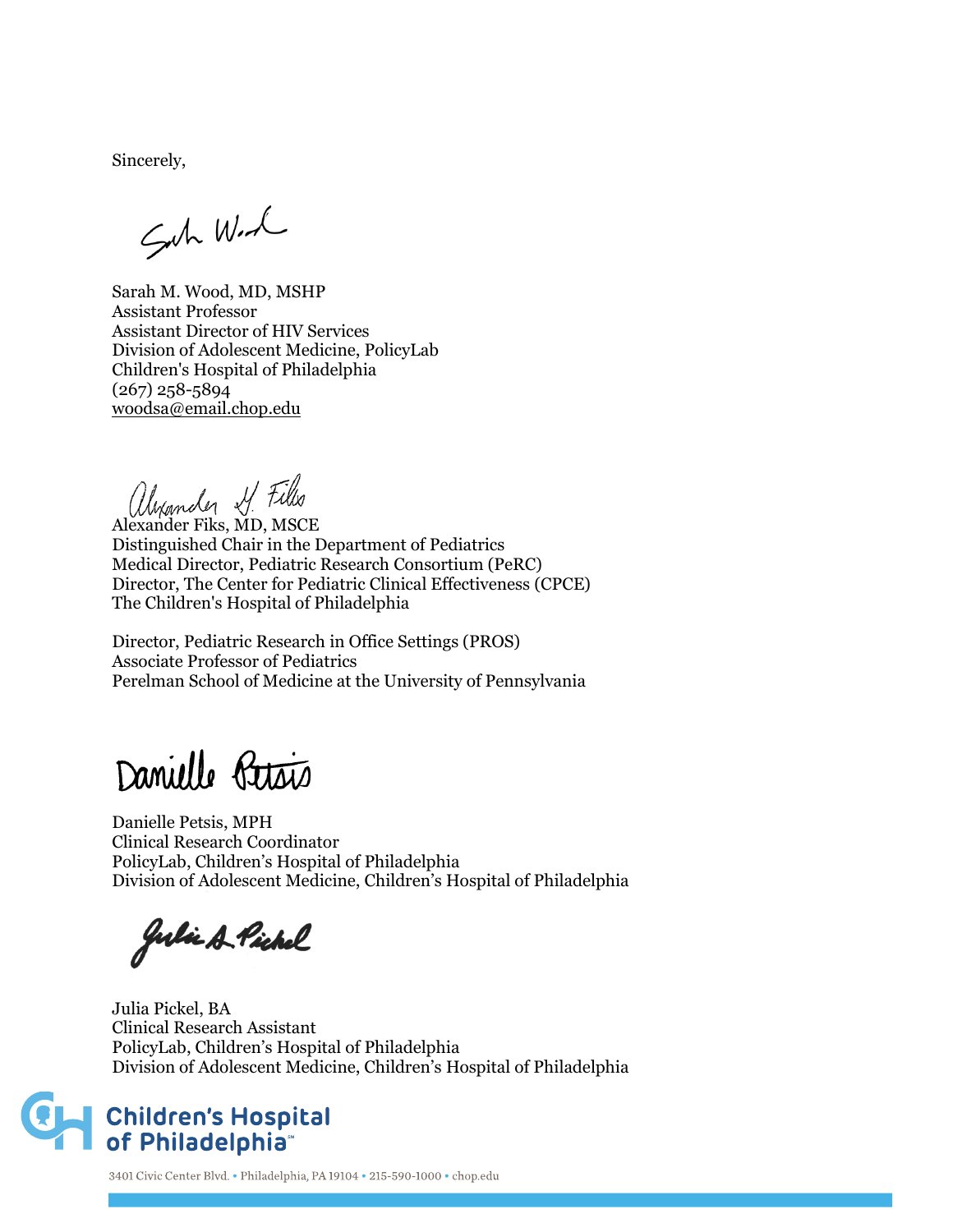ara Holmb

Ava Skolnik, MPH Clinical Research Coordinator PolicyLab, Children's Hospital of Philadelphia Division of Adolescent Medicine, Children's Hospital of Philadelphia

Phlole

Cynthia Mollen, MD, MSCE Chief, Division of Emergency Medicine Children's Hospital of Philadelphia Professor of Pediatrics Perelman School of Medicine at the University of Pennsylvania

Nadis Du

Nadia Dowshen, MD, MSHP Director of Adolescent HIV Services Co-Director, Gender & Sexuality Development Clinic Craig-Dalsimer Division of Adolescent Medicine, Children's Hospital of Philadelphia Faculty, PolicyLab, Children's Hospital of Philadelphia Assistant Professor of Pediatrics, Perelman School of Medicine, University of Pennsylvania

alethalf absen

Associate Professor of Pediatrics The Craig Dalsimer Division of Adolescent Medicine Medical Director of Adolescent Gynecology Consultative Services for The Children's Hospital of Philadelphia Associate Professor of Obstetrics and Gynecology in the University of Pennsylvania Perelman School of Medicine Faculty, PolicyLab, Children's Hospital of Philadelphia